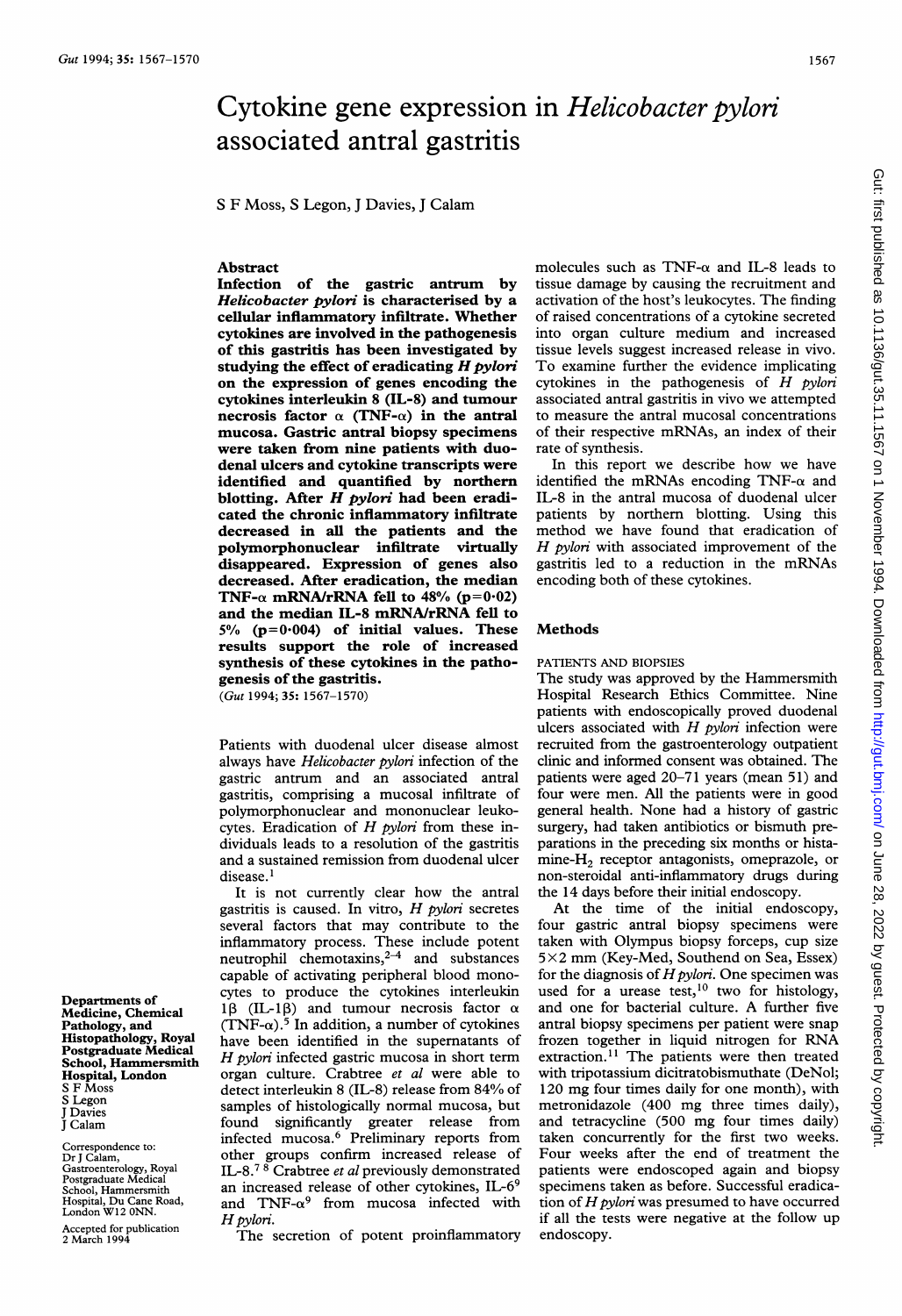

Figure 1: Autoradiographs of northern hybridisations of  $\overline{RNA}$  from three patients, before  $(+)$  and after  $(-)$  the eradication of Helicobacter pylori, with probes for  $(A)$ <br>TNF- $\alpha$  and (B) IL-8. Ribosomal 18s RNA was probed to control for uneven loading. The position that it migrated to is indicated on the right.

# MEASUREMENT OF mRNA

Total RNA was extracted and 10  $\mu$ g samples were run on 1% agarose formaldehyde gels and fixed into nylon membranes as described previously.<sup>11</sup> To minimise any variability in the transfer of RNA, paired samples from the same patient - taken before and after triple therapy were run on adjacent gel lanes.

The membranes were then hybridised with 32P-labelled cDNA probes for either IL-8 or TNF- $\alpha$ , stripped, and reprobed with an oligonucleotide probe for 18S rRNA. The latter step was performed to correct for any small loading variability between different lanes in the same blot. The hybridised blots were exposed to photographic film at  $-70^{\circ} \text{C}^{11}$ and the signals obtained were measured by scanning laser densitometry (Cromoscan 3, Joyce-Loebl, Gateshead, UK).

## PROBES

The probes for TNF- $\alpha$  and IL-18 were human cDNA and were kindly provided by Dr Alan Shaw, Glaxo Institute of Molecular Biology, Geneva, Switzerland. The TNF- $\alpha$  probe was <sup>1</sup> 130 hp long and was cloned in the Pst site of the pGEM-1 vector; IL-1 $\beta$  cDNA was 331 bp in length and was cloned in the EcoRl/HindIII site of pGEM-2.

The IL-8 probe used was a 492 base sequence from exon 4 of the IL-8 gene and comprises the last seven base pairs of the coding sequence of IL-8 and 485 base pairs of <sup>3</sup>' non-coding sequence'2 (Genbank accession no M28130). A non-coding region was chosen for use as a probe because coding regions may be conserved between different members of

gene families, and there might be a slight risk of obtaining false signals from a coding sequence probe. The non-coding sequence selected showed no significant homology with other entries in the Genbank database. It was cloned by amplifying human genomic DNA with the primers CAAGAACCC-TACTTTCC and AGTGGAACAAGGAC-TTG, cleaving at EcoRl and BamHl sites present in the IL-8 sequence<sup>12</sup> and cloning into appropriately restricted M13. The identity of the sequence was confirmed by sequencing and the insert was excised from the phage DNA for use as a probe.<sup>13</sup> The 18S rRNA probe was an oligonucleotide complementary to the <sup>3</sup>' terminus of rRNA, terminally labelled with  $\rm ^{32}p.^{11}$ 

#### **HISTOLOGY**

Antral biopsy specimens were fixed in formalin, embedded in paraffin, and  $2 \mu m$  sections cut and stained with haematoxylin and eosin. Three sections per specimen were scored for the presence of gastritis, according to the system of Rauws et  $al.^{14}$ <sup>15</sup> This scoring method ascribes scores individually to the presence of chronic inflammatory cells, neutrophils in the lamina propria and specifically in the epithelium, and epithelial erosions. <sup>A</sup> normal mucosa scores zero and the maximum score is 10.

# STATISTICAL ANALYSIS

Wilcoxon's matched pairs test was used to compare differences before and after treatment. The results are expressed as medians (ranges) and  $p < 0.05$  was considered to signify statistical significance.

## Results

## CLINICAL.

All ulcers had healed at the time of follow up, and  $H$  pylori was successfully eradicated in all nine patients.

## CYTOKINES mRNAS

The TNF- $\alpha$  probe hybridised with a single size of transcript, migrating in a similar position to 18S rRNA. The band was visible after two weeks' exposure. Following the eradication of  $H$  pylori, the median (range)  $TNF-\alpha$ mRNA/rRNA ratio fell from  $1.29$  (0.65-2.73) to  $0.62$  ( $0.4-2.68$ ),  $p=0.02$  (Fig 1 (A) and (B)). IL-8 mRNA was identified as a single band just below 18S rRNA and was visible after two weeks' exposure. After treatment to eradicate *H pylori*, the median IL-8 mRNA/rRNA ratio fell from  $21.3$  (5.3-50.1) to  $1.14$  (0-3.0),  $p=0.004$  (Figs 1 (B) and 2 (B)).

Even with  $20 \mu g$  total RNA loaded in each lane and after three weeks' exposure, the hybridisation signal with the IL1- $\beta$  probe was barely visible. The band was located in a similar position to <sup>1</sup> 8S rRNA but we were not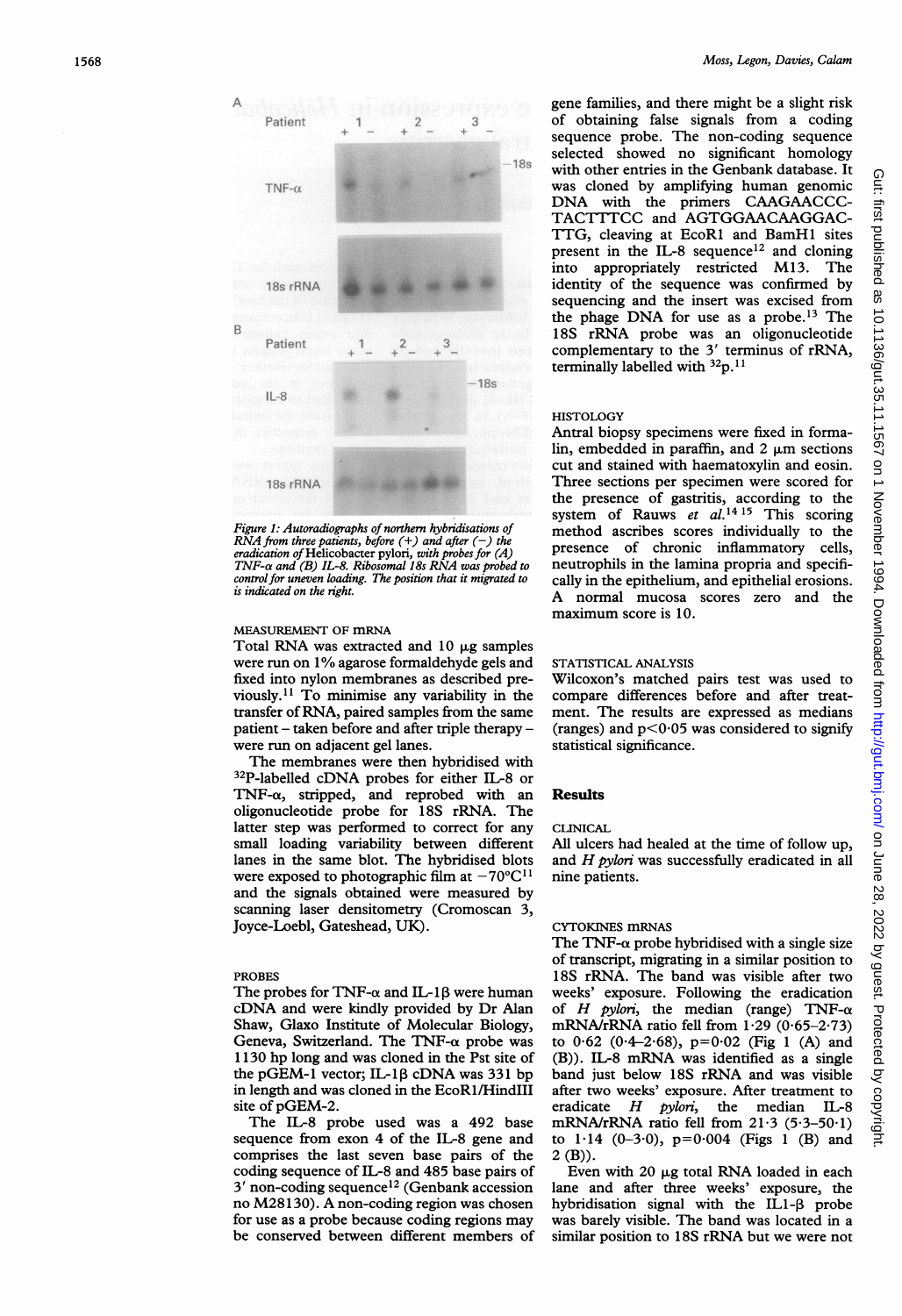

Figure 2: Changes in the expression of (A) TIN (B) IL-8 mRNA before and after the eradicati Helicobacter pylori. The results are expressed as ratios of specific mRNA/rRNA to compensate for unequal gel loading. There are only eight data points for IL-8 since the yield of RNA was insufficient for two blots in one of the patients.

able to quantify the very weak signal by laser densitometry.

# **HISTOLOGY**

There was a considerable improvement in the degree of gastritis after the eradication of  $H$  pylori. The overall gastritis score fell from a median (range) of  $5.7$   $(3.7-7.7)$  to  $1.0$  $(1.0-1.7)$ ; p<0.01. Neutrophil polymorphs were present in all biopsy specimens before eradication. The median neutrop were 2  $(1-2.7)$  for the lamina propria and  $1.7$  $(0.7-3)$  for the epithelium. After treatment neutrophils disappeared, except in o from one patient, which was grade 1 in the lamina propria and epithelium. The chronic infiltrate was decreased but did not disappear. The grade was consistently grade 2 before, and grade 1 after treatment. Epithelial erosions were present in one patient before, and absent in all patients after eradication of Hpylori.

## Discussion

We have shown that the antral mucosal expression of the genes encoding the TNF- $\alpha$  and IL-8 is decreased when H pylori is eradicated. Since these changes we panied by a reduction in the number matory cells, the findings support the role of  $TNF-\alpha$ .

IL-8 and TNF- $\alpha$  in the inflammatory processes associated with  $H$  pylori infection.

The reduction in IL-8 mRNA was particularly striking. The amount fell to a median of 5% of the pretreatment value after the eradication of  $H$  pylori. IL-8 is a peptide synthesised by the host's tissues at sites of inflammation or bacterial infection, or both.'6 The main effect of IL-8 is to attract the activate neutrophils into tissues but it is also chemotaxic for T lymphocytes. <sup>17</sup> Therefore much of the inflammatory infiltrate in  $H$  *pylori* infection may be due to the local production of IL-8.

Studies using human endothelial cells<sup>18</sup> and alveolar macrophages<sup>19</sup> in vitro have shown that other cytokines, including  $IL-1\beta$  and TNF- $\alpha$ , can induce expression of IL-8 mRNA. Therefore, the increased IL-8 expression in  $H$  pylori gastritis might result from the increased secretion of these other cytokines.

Our result show a virtual absence of IL-8 mRNA after the eradication of  $H$  pylori. This is consistent with the preliminary report from Atherton et al that tissue levels of IL-8 are virtually undetectable, unless acute inflammation is present<sup>20</sup>: IL-8 was not detected in chronically inflamed  $H$  *pylori* positive tissue in that study. Others, including ourselves, showed decreased but still detectable secretion of IL-8 from biopsy specimens from uninfected patients. $6-8$  Many types of cells can synthesise IL-8, including endothelial cells and cells of the monocyte/macrophage lineage.<sup>18 19</sup> Crabtree et al localised IL-8 to the gastric epithelium by immunofluorescence and found that even microscopically normal mucosa expressed IL-8 peptide.<sup>21</sup> However, when  $H$  pylori was present there was also positive tissue staining in the vascular endothelium and in lymphoid aggregates.

Apparently conflicting results in this area probably reflect differences in the sensitivity of the methods used. Northern blotting allows changes in the amount of mRNA to be estimated, but is less sensitive than histological methods. The present results highlight the major fall in mucosal IL-8 mRNA which occurs on eradication of  $H$  pylori. Studies using in situ hybridisation would be useful to confirm the cellular origin of IL-8 in the normal and infected mucosa.  $H$  pylori's cytotoxin may be involved in the stimulation of gastric mucosal IL-8 production by this bacteria. Crabtree et al found that cytotoxic strains stimulated a greater release of IL-8 from gastric epithelial cell lines than non-toxigenic strains of  $H$  pylori.<sup>22</sup> Presumably all our patients had toxigenic strains because all patients with ulcers are infected with this type of bacteria.<sup>23</sup>

After the eradication of  $H$  pylori we found a marked reduction in both tissue IL-8 mRNA and in the numbers of infiltrating neutrophils, consistent with the known effects of IL-8 in promoting neutrophil chemotaxis. The fall in TNF- $\alpha$  gene expression was less marked and was accompanied by only a partial resolution of the chronic infiltrate of cells, including those of the monocyte lineage which secrete